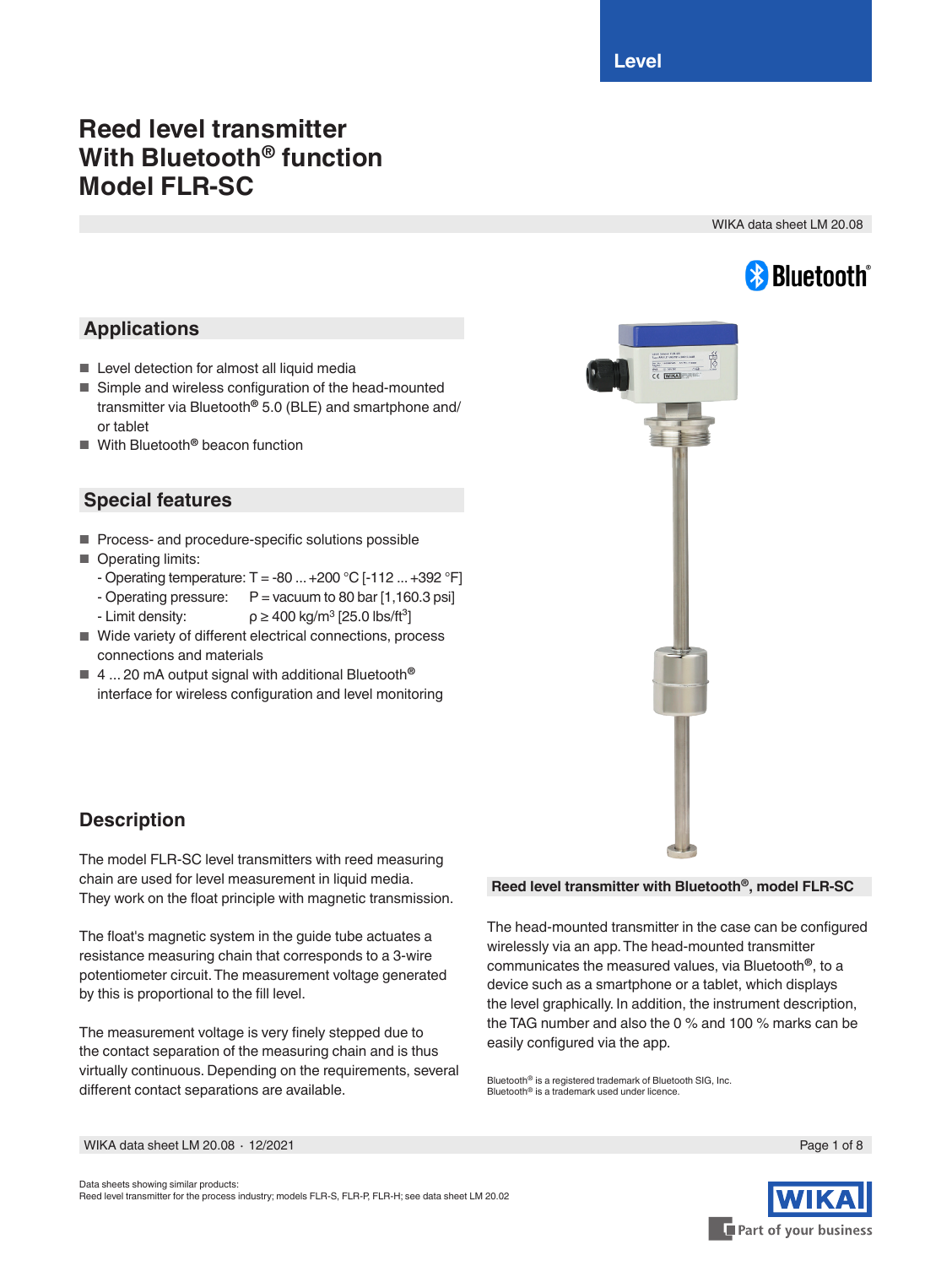# **Internal circuit diagram of the reed level transmitters**

| brown | blue/grey black |              |
|-------|-----------------|--------------|
|       |                 |              |
|       |                 | Legend       |
|       |                 | Resistance   |
|       |                 | Reed contact |

## **Approvals**

| Logo    | <b>Description</b>                                                                                                                                                                | Country        |
|---------|-----------------------------------------------------------------------------------------------------------------------------------------------------------------------------------|----------------|
| $C \in$ | EU declaration of conformity<br><b>EMC</b> directive<br>EN 61326 emission (group 1, class B) and immunity (industrial application)<br>■ Low voltage directive<br>■ RoHS directive | European Union |

### **Manufacturer's information and certificates**

| Logo         | l Description                                                        |
|--------------|----------------------------------------------------------------------|
| <b>NAMUR</b> | <b>NAMUR NE 021</b><br>with head-mounted transmitter, model XT44-NIV |

For approvals and certificates, see website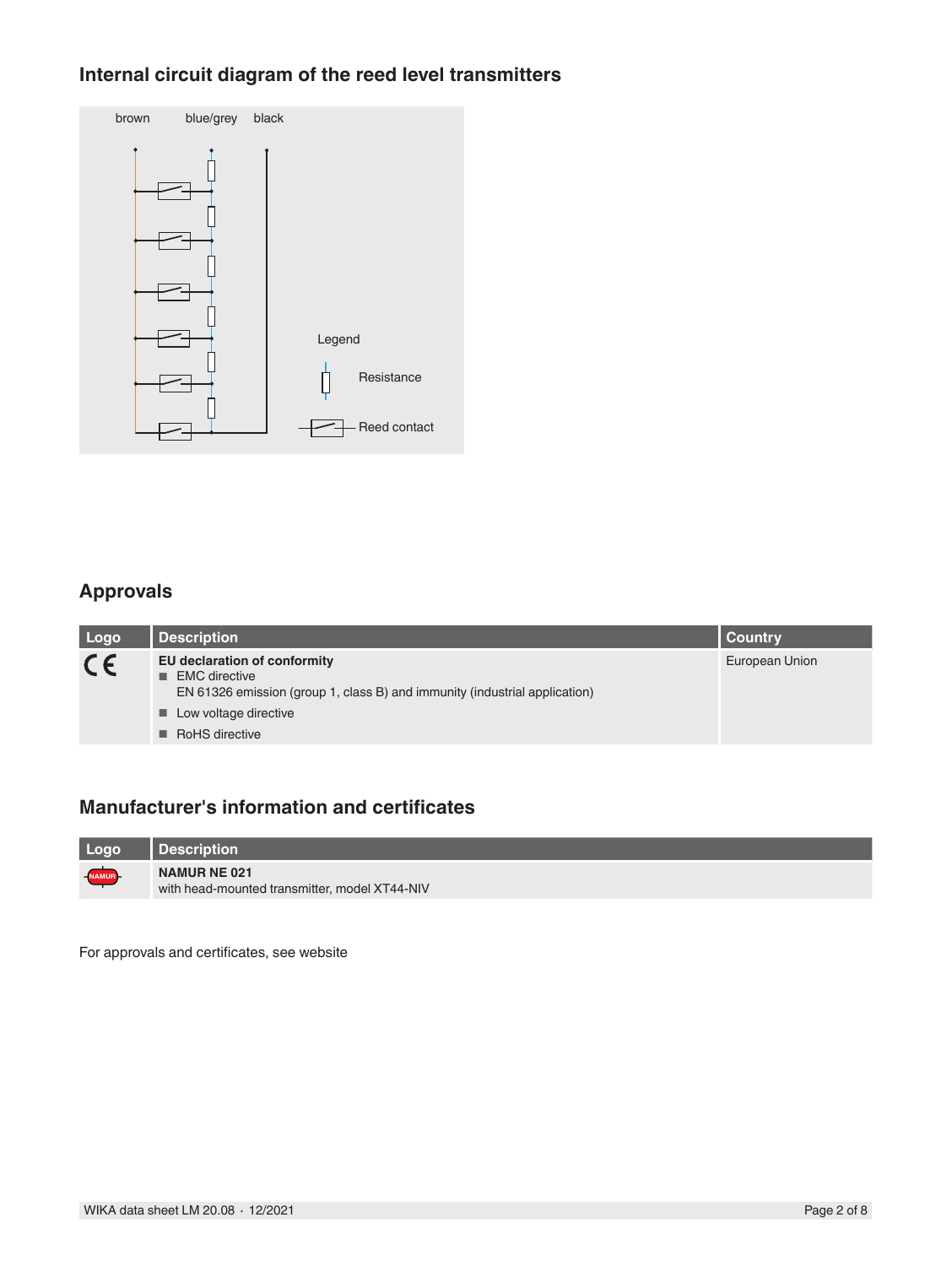# **Specifications**

| Reed level transmitter with Bluetooth <sup>®</sup> , model FLR-SC |                                                                                                                                                                                                                                              |
|-------------------------------------------------------------------|----------------------------------------------------------------------------------------------------------------------------------------------------------------------------------------------------------------------------------------------|
| <b>Electrical connection</b>                                      | Connection housing:<br>■ Aluminium 80 x 75 x 57 mm [3.1 x 3.0 x 2.2 in]<br>■ Stainless steel                                                                                                                                                 |
| <b>Material</b>                                                   |                                                                                                                                                                                                                                              |
| Process connection, guide tube                                    | Stainless steel                                                                                                                                                                                                                              |
| Float                                                             | ■ Stainless steel 1.4571<br>■ Buna<br>■ Titanium<br>Polypropylene<br>PVC<br>$\blacksquare$ PVDF                                                                                                                                              |
|                                                                   | $\rightarrow$ see page 7 and 8                                                                                                                                                                                                               |
| <b>Process connection</b>                                         | ■ Mounting thread downwards<br>$-G3/8G2$<br>$-1/2$ NPT $$ 2 NPT<br>■ Mounting flange<br>- DIN DN 50  DN 200, PN 6  PN 100<br>- ANSI 2  8", class 150  600                                                                                    |
| Guide tube diameter                                               | $\blacksquare$ 8 mm [0.3 in]<br>$12$ mm [0.5 in]<br>$\blacksquare$ 14 mm [0.6 in]<br>$\blacksquare$ 18 mm [0.7 in]                                                                                                                           |
| Max. guide tube length L                                          | 500 mm [19.7 in] (quide tube diameter 8 mm [0.3 in])<br>3,000 mm [118.1 in] (guide tube diameter 12 mm $[0.5$ in])<br>3,500 mm [137.8 in] (guide tube diameter 14 mm [0.6 in])<br>■ 6,000 mm [236.2 in] (guide tube diameter 18 mm [0.7 in]) |
| <b>Float diameter</b>                                             | 27  120 mm [1.1  4.7 in]                                                                                                                                                                                                                     |
| <b>Float selection</b>                                            | Depending on guide tube diameter and process conditions ( $\rightarrow$ see page 7)                                                                                                                                                          |
| <b>Max. operating pressure</b>                                    | 80 bar [1,160.3 psi]                                                                                                                                                                                                                         |
| Temperature range                                                 |                                                                                                                                                                                                                                              |
| <b>Standard version</b>                                           | $-40+120 °C$ [-40  +248 °F]                                                                                                                                                                                                                  |
| High-temperature version                                          | $-40+200 °C$ [ $-40+392 °F$ ]                                                                                                                                                                                                                |
| Low-temperature version                                           | $-80+120$ °C [-112  +248 °F]                                                                                                                                                                                                                 |
| <b>Resolution (depending on contact</b><br>separation)            | 2.7 mm [0.1 in] with 5 mm [0.2 in] contact separation<br>5.5 mm [0.2 in] with 10 mm [0.4 in] contact separation<br>7.5 mm [0.3 in] with 15 mm [0.6 in] contact separation<br>9 mm [0.4 in] with 18 mm [0.7 in] contact separation            |
| Overall resistance of the measuring<br>chain                      | Depending on length and separation                                                                                                                                                                                                           |
| Output                                                            | 4  20 mA, Bluetooth <sup>®</sup> 5.0 (BLE)                                                                                                                                                                                                   |
| Connection cable to transmitter/<br>control room                  | 2-wire, shielded                                                                                                                                                                                                                             |
| Permissible supply voltage                                        | $\rightarrow$ see page 5                                                                                                                                                                                                                     |
| Ingress protection                                                | Up to IP66/IP68 per IEC/EN 60529 (depending on version)                                                                                                                                                                                      |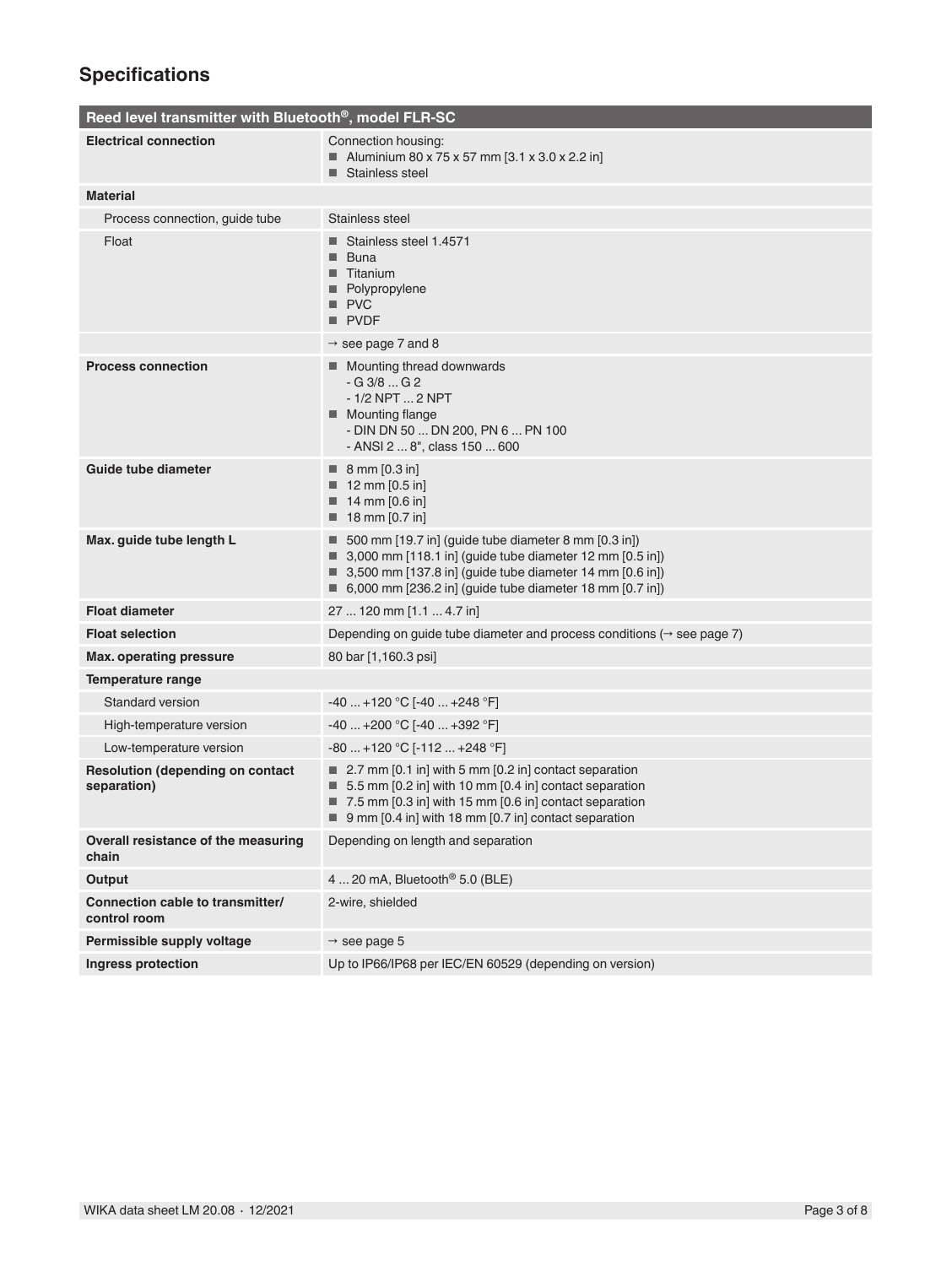### **Dimensions in mm**







## **Illustration with the required dimensions for ordering**



#### Legend

 $L_1 = 100 %$  mark (distance sealing face-float centre)

 $M =$  Measuring range (span 0 ... 100 %)

 $L =$  Guide tube length and/or insertion length of the level transmitter

On ordering, the dimension  $L_1$  and the guide tube length (insertion length) L must be specified.

The measuring range can be adjusted later via Bluetooth® app.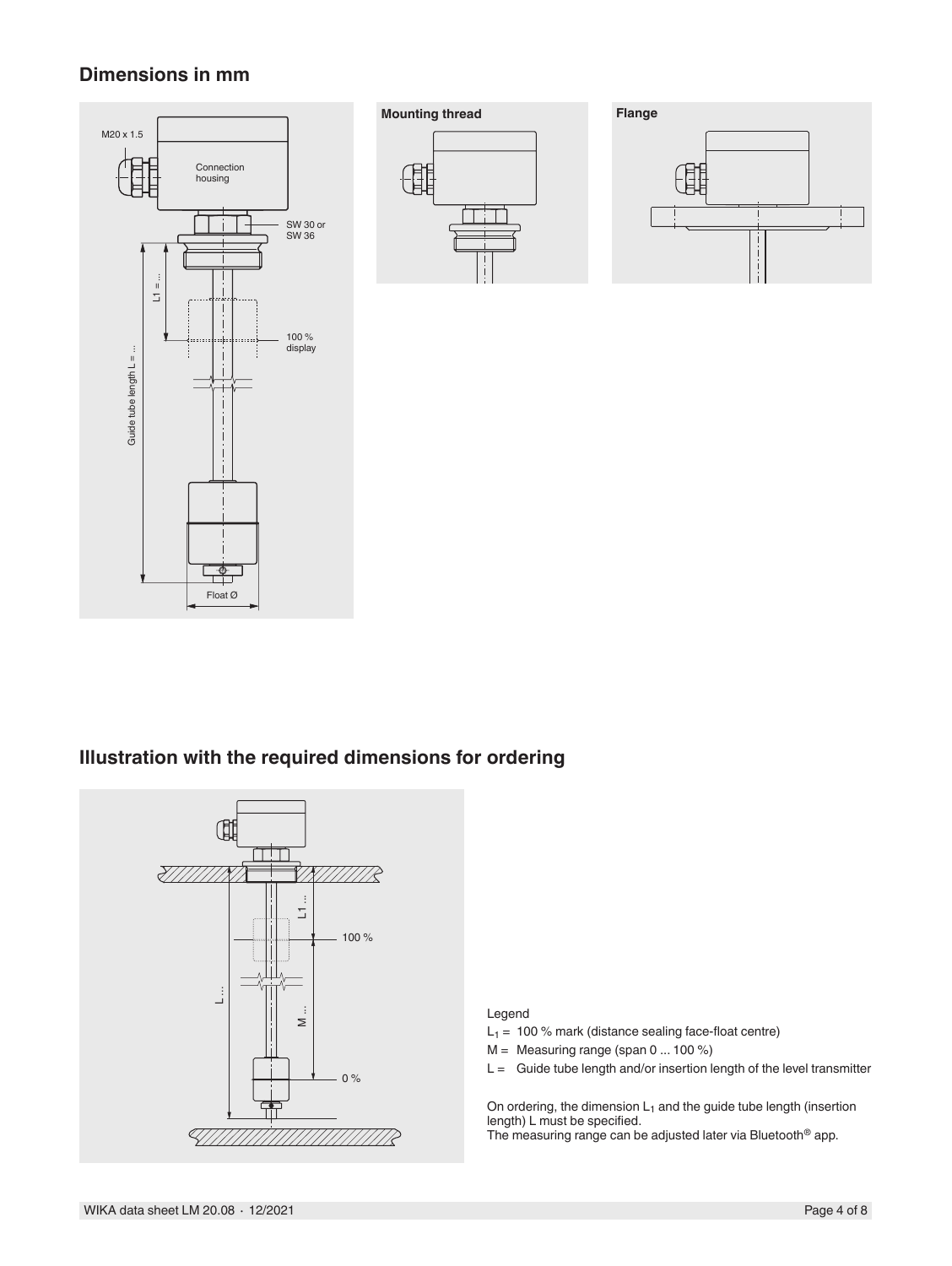# **Bluetooth® head-mounted transmitter, model XT44-NIV**

| $1100 k\Omega$                                      |
|-----------------------------------------------------|
| $100 \mu A$                                         |
| Input ±35 V                                         |
| 50 and 60 Hz                                        |
| 9 bits                                              |
| $< 0.05 \%$                                         |
| Max. 10 $k\Omega$                                   |
| 5 measurements per second                           |
|                                                     |
| 4  20 mA, 2-wire                                    |
| DC 12  30 V                                         |
| 1 Vms                                               |
| RL < (DC 12 V) / 23 [kΩ]                            |
| 20.5 mA / 3.8 mA per NAMUR NE43                     |
| 4s                                                  |
| < 0.25 % of full scale                              |
|                                                     |
| See Ap3 Android ©app                                |
| Measure curve and values, warnings, real-time chart |
| Typ. 0.005 % / °C                                   |
| 310s                                                |
| 23 mA                                               |
| $-20+70$ °C                                         |
| $-40+85$ °C                                         |
| $<$ 98 % r. h.                                      |
|                                                     |

#### **Wireless transmitting beacon function**

The Bluetooth® transmitter continuously emits its data wirelessly. Data can be read by a smartphone using the specific app (IOS/ANDROID). The transmitter is then identified by its marker (TAG) and its data are accessible in mA and in curve on the digital display of the smartphone. The frequency of data transfer is around 100 ms.

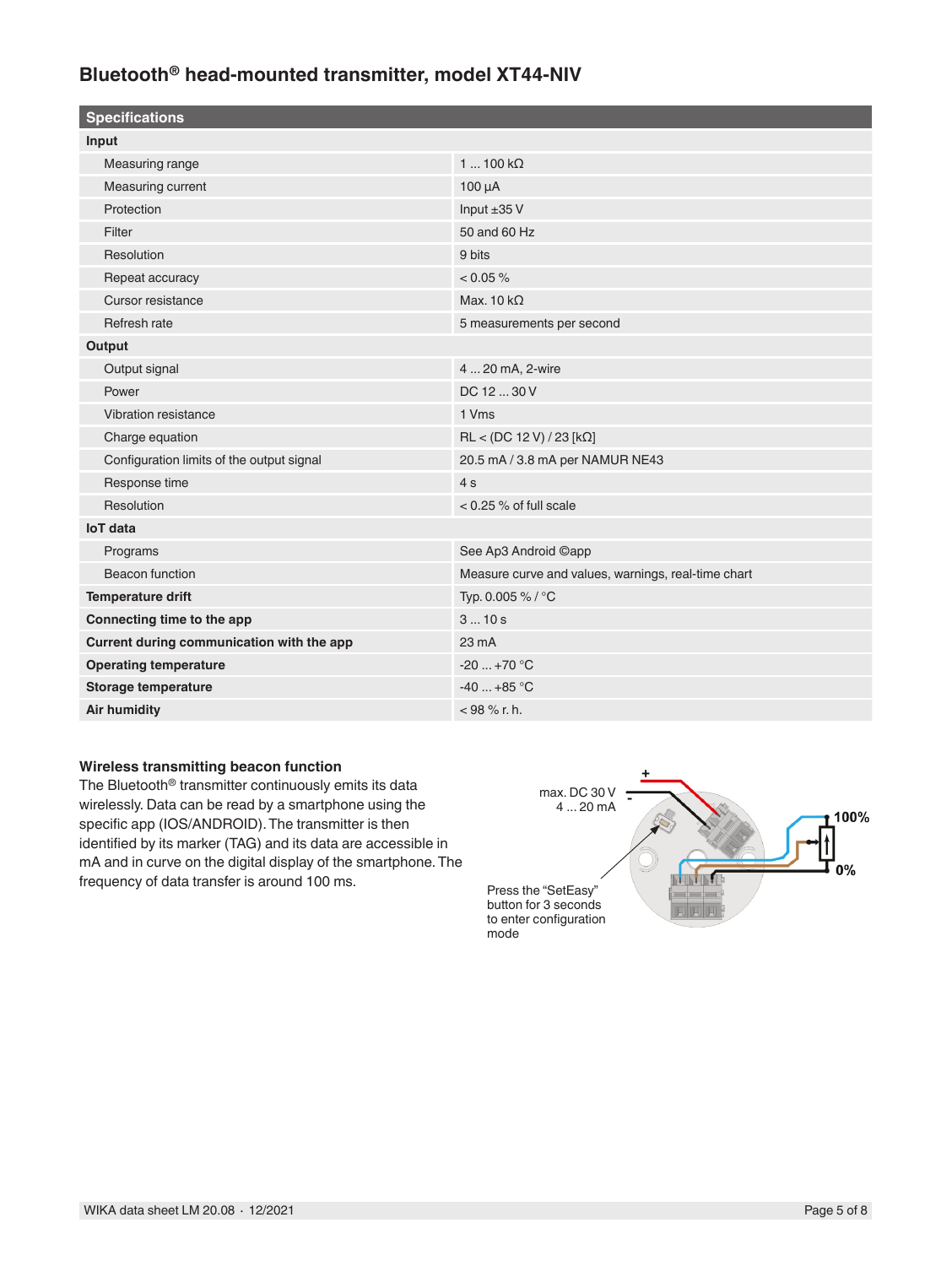# **App for Bluetooth® configuration**

Via the app, the model FLR-SC level transmitter can be conveniently connected with a smartphone over Bluetooth® Low Energy (BLE).

One calls up the configuration as follows:

Start the app on the end device.

Press the "SetEasy" button on the head-mounted transmitter for 3 seconds.

The status LED changes to flashing blue. The head-mounted transmitter searches for end devices that have the app installed and a connection is able to be established via Bluetooth®.

If a firm connection is established, the status LED changes to blue and stops flashing (pairing mode).

The model FLR-SC is now displayed on the smartphone, and it can now be configured.

In addition to the graphic display of the level (e.g. in percent), the instrument status and the instrument temperature are also displayed.

The instrument description, TAG number and the 0 % and 100 % marks can easily be individually configured via the app.

Press the "Connect" button for 5 seconds to return to the measuring mode.

After 5 minutes without interaction with the application, the level transmitter automatically returns to measuring mode.

below.





For smartphones with an Android operating system, the app is available in the Play Store via the link

For iOS-based smartphones, the app is available in the Apple Store via the link below.



Publisher: A puissance 3 mesure industrille

Download here **Download here** 



**Graphical representation of the level in percent**



**Simple parameterisation by pressing the "SetEasy" button**



**Error and temperature monitoring** XT44Niv 484A18 e **Measures** Fehl

| . !<br>Fehler des Eingangs   |
|------------------------------|
| <b>.</b> Fehler der Ausgang  |
| Allgemeine Fehler des Geräts |
|                              |
| Innentemperatur des Gerätes  |
| 22.0 °                       |

WIKA data sheet LM 20.08 ⋅ 12/2021 Page 6 of 8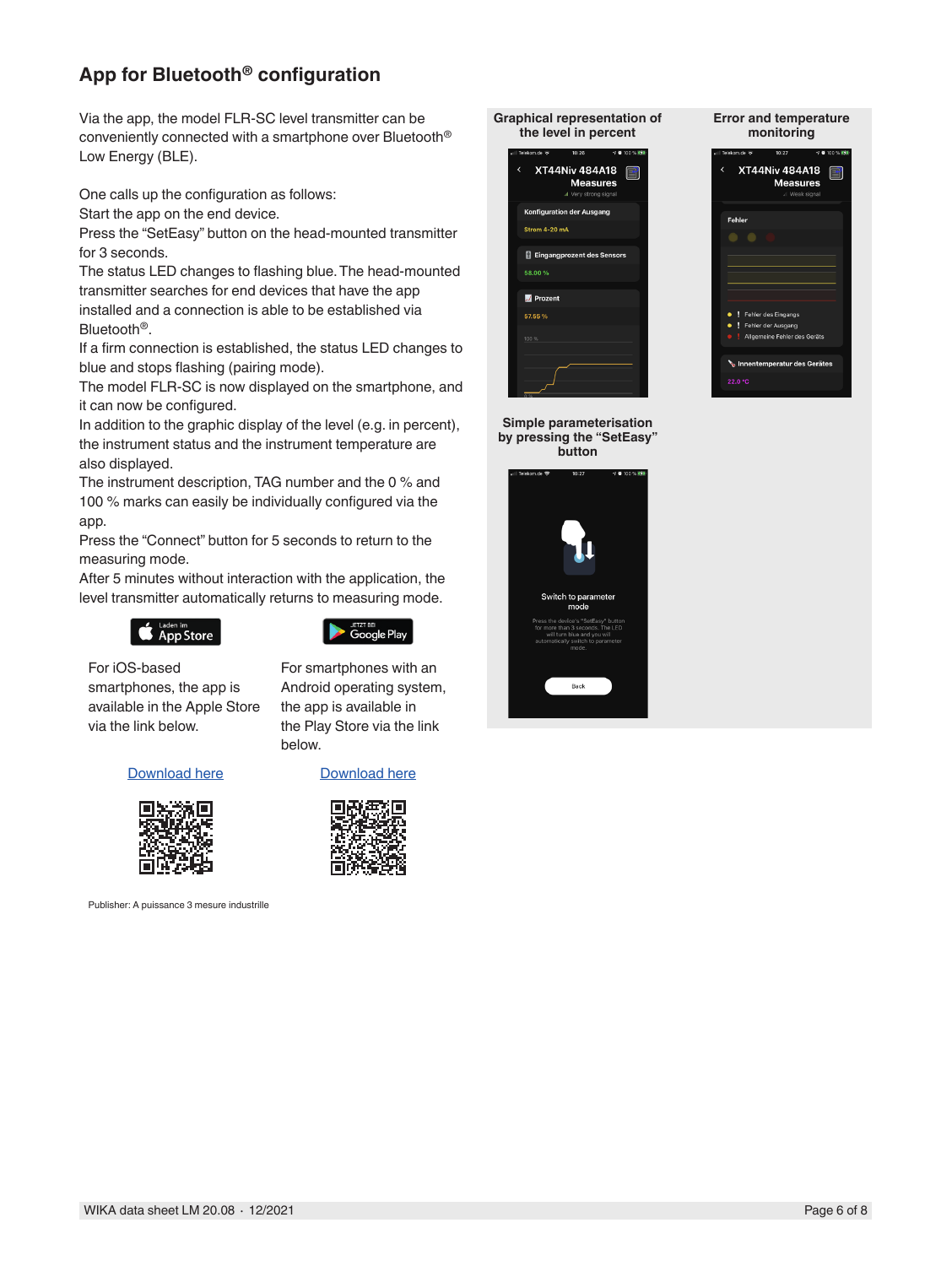## **Float**

#### **Spherical float**



- D = Limit density of the medium, immersed float volume 85 %
- E = Nominal density of the medium, immersed float volume 50 %

| <b>Material</b>                  | <b>Version</b>    | <b>Suits</b><br>guide tube<br>$\overline{\omega}$ in mm | ØA<br>in mm | $\mathbf{B}$<br>in mm | $\sigma \overline{c}$<br>in mm | <b>Max. operating</b><br>pressure in<br>bar | Max.<br>operating<br>temp. in °C | Limit<br>density 85 %<br>in $\text{kg/m}^3$ | <b>Order</b><br>no. |
|----------------------------------|-------------------|---------------------------------------------------------|-------------|-----------------------|--------------------------------|---------------------------------------------|----------------------------------|---------------------------------------------|---------------------|
| <b>Stainless steel</b>           | <b>V29A</b>       | 8                                                       | 29          | 28                    | $9\,$                          | 25                                          | 100                              | 920                                         | 027355              |
|                                  | V29A/40           | 12                                                      | 29          | 40                    | 13                             | 10                                          | 180                              | 720                                         | 030352              |
|                                  | <b>V52R</b>       | 12                                                      | 52          | 52                    | 15                             | 40                                          | 250                              | 720                                         | 020913              |
|                                  | <b>V62R</b>       | 12                                                      | 62          | 61                    | 15                             | 32                                          | 250                              | 670                                         | 026026              |
|                                  | <b>V83R</b>       | 12                                                      | 83          | 81                    | 15                             | 25                                          | 250                              | 430                                         | 021089              |
|                                  | <b>V80R</b>       | 18                                                      | 80          | 76                    | 23                             | 25                                          | 250                              | 630                                         | 005479              |
|                                  | <b>V98R</b>       | 18                                                      | 98          | 96                    | 23                             | 25                                          | 250                              | 600                                         | 005490              |
|                                  | V105R             | 18                                                      | 105         | 103                   | 23                             | 25                                          | 250                              | 560                                         | 005494              |
|                                  | <b>V120R</b>      | 18                                                      | 120         | 117                   | 23                             | 25                                          | 250                              | 470                                         | 026726              |
|                                  | <b>V120R</b>      | 1830                                                    | 120         | 116                   | 38                             | 25                                          | 250                              | 537                                         |                     |
|                                  | <b>V200R</b>      | 1830                                                    | 200         | 192                   | 56                             | 16                                          | 250                              | 581                                         | 005503              |
|                                  | <b>V300R</b>      | 1830                                                    | 300         | 294                   | 56                             | 16                                          | 250                              | 342                                         |                     |
| Titanium 3.7035                  | <b>T52R</b>       | 12                                                      | 52          | 52                    | 15                             | 25                                          | 250                              | 680                                         | 026655              |
|                                  | <b>T52R</b>       | 12                                                      | 52          | 52                    | 15                             | 60                                          | 250                              | 810                                         | 034037              |
|                                  | <b>T52R</b>       | 12                                                      | 52          | 52                    | 15                             | 80                                          | 250                              | 957                                         | 122702              |
|                                  | <b>T62R</b>       | 12                                                      | 62          | 62                    | 15                             | 25                                          | 250                              | 390                                         | 005538              |
|                                  | <b>T83R</b>       | 12                                                      | 83          | 81                    | 15                             | 25                                          | 250                              | 350                                         | 005544              |
|                                  | <b>T80R</b>       | 18                                                      | 80          | 76                    | 23                             | 25                                          | 250                              | 670                                         | 005543              |
|                                  | T105R             | 18                                                      | 105         | 103                   | 23                             | 25                                          | 250                              | 440                                         | 005549              |
|                                  | <b>T120R</b>      | 18                                                      | 120         | 117                   | 38                             | 25                                          | 250                              | 480                                         | 115002              |
| <b>Stainless steel</b><br>1.4571 | VEC81R            | 18                                                      | 81          | 77                    | 22                             | 25                                          | Depending<br>on medium           | 634                                         | 110232              |
| <b>ECTFE coated</b>              | VEC99R            | 18                                                      | 99          | 97                    | 22                             | 25                                          | Depending<br>on medium           | 653                                         |                     |
|                                  | <b>VEC106R 18</b> |                                                         | 106         | 104                   | 22                             | 25                                          | Depending<br>on medium           | 595                                         |                     |
|                                  | VEC121R 18        |                                                         | 121         | 118                   | 22                             | $\ensuremath{\mathsf{3}}$                   | Depending<br>on medium           | 435                                         |                     |